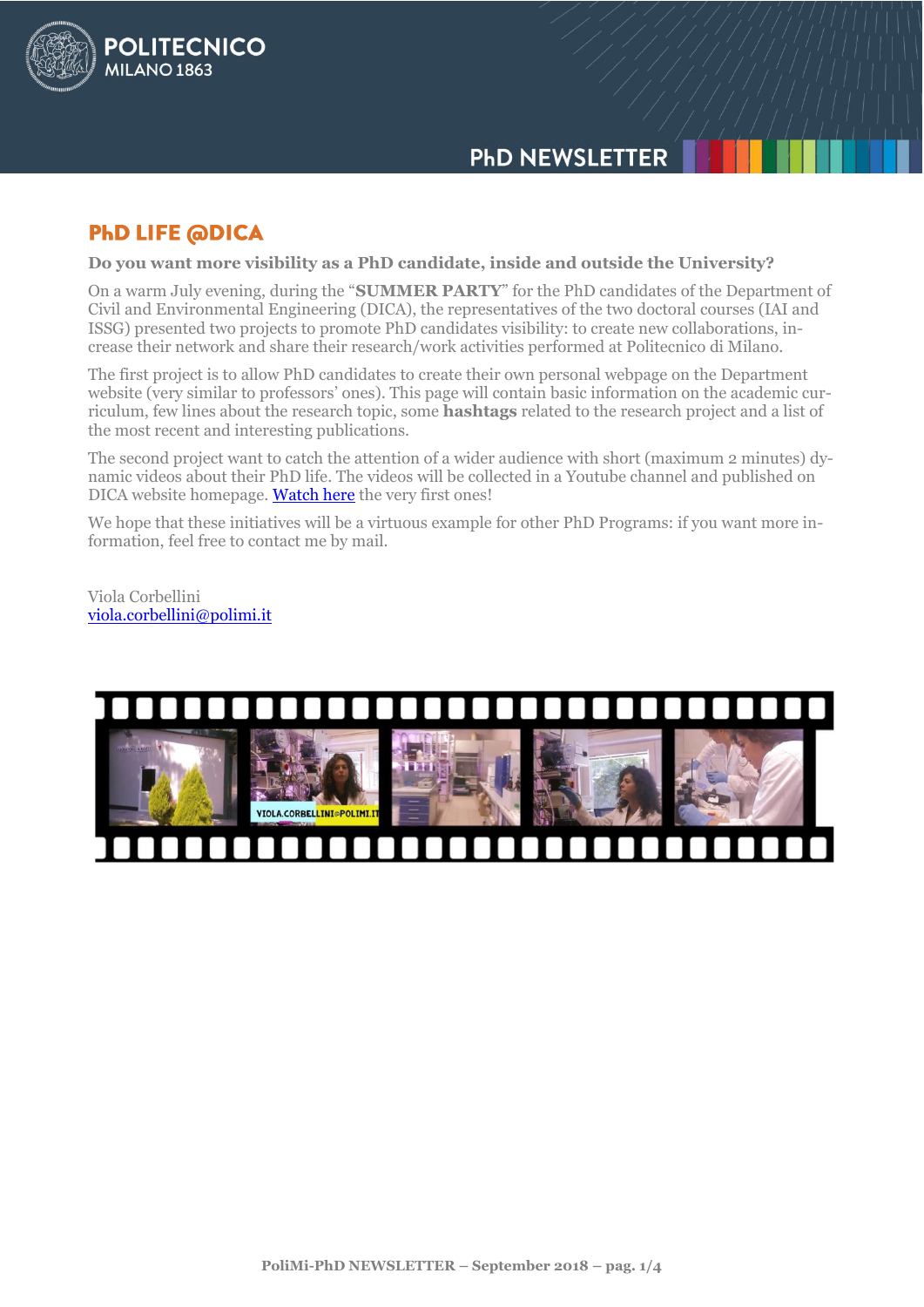# **CALLS AND EVENTS**

### **FREE (no charge) ITALIAN LANGUAGE COURSES FOR PhD CANDIDATES**

Politecnico offers Italian Language courses for PhD Candidates either in Leonardo or Bovisa campus. The registrations is scheduled **from the 15th of October till the 5th of November 2018**: a level test on line is required. Lessons start on the 14th and the 15th of November 2018. To register, go to [www.polimi.it/onlineservices](http://www.polimi.it/onlineservices) -> Mobility -> Language courses catalogue

Registrations and level test: From 15 October to 5 November

### **FLUX@JUPYTER HACKATON**

The hackathon focuses on the implementation of a language kernel for Jupyter Notebook for Flux, the innovative data scripting language recently released by Influx Data. During the day the participants will interact with the involved technologies with the help of some mentors from Politecnico di Milano and Influx Data. The registration is free, but required. The registration form is [available online.](https://goo.gl/forms/DuA5befQHk8HeWsl1)

September 14th, 2018, 9.00 am - 6.00 pm, DEIB - Conference Room

### **NOMINATIONS FOR THE METREX BERND STEINACHER FELLOWSHIP 2018-2020**

The METREX Secretary General now seeks Fellowship nominations from METREX Members. Candidates will be asked to submit by email [\(info@eurometrex.org](mailto:info@eurometrex.org) and in CC [tim.page@eurome](mailto:tim.page@eurometrex.org)[trex.org\)](mailto:tim.page@eurometrex.org) a one page CV supported by a two-page outline of their motivation, proposed activities and anticipate experiences over their two-year Fellowship.

Deadline: 21 September 2018

## **OFFICINA\* CALL FOR ABSTRACTS**

OFFICINA<sup>\*</sup> is a cultural association, founded by three PhD holders from **IUAV**, aiming at networking academic research with professionals and companies in the field of architecture, design and building technology. It launched a call for abstracts to be published in the 24th and 25th issues of its [magazine,](http://www.officina-artec.com/pubblicazioni/) scheduled for the first half of the year 2019. It is open to teachers, researchers, postdocs, PhD students, students and professionals, both Italians and foreigners. To participate at the call for abstract you can send your proposal as an abstract of 1,500 characters, in Italian or English.

Deadline for sending the proposals: 25 September 2018

### **POSTGRADUATE SCHOLARSHIPS IN ARGENTINA FOR ITALIAN CITIZENS**

The Ministry of Education of the Republic of Argentina has published the 2019 Call for scholarships for foreigners ("Extranjeros en la Argentina") and in particular for Italian graduates, to study or carry out research at National Universities in Argentina.

For more information, contact: [Ambasciata Argentina in Italia](http://www.eital.cancilleria.gov.ar/) and ask for the *Sezione Culturale*, Piazza dell'Esquilino 2 - (00185) Roma - Telefono: +39-06-48073300 *or* contact: [Casa Argentina,](https://www.facebook.com/embajadaargentina.cultura/) Via Veneto 7, Piso 2 – (00187) Roma - Telefono: 0039-06-4873866

Deadline: 28 September 2018

## **PROGETTO ROCCA DEADLINE 1ST OCTOBER 2018 - DOCTORAL AL MIT**

New call for "Rocca fellow" positions for PhD candidates from Polimi toMIT. It aims at financing in particular researchers in the areas of materials science, mechanical engineering, bioengineering and life sciences, energy, electrical engineering and computer science. Projects that focus on buildings, infrastructure and planning will be considered only if they privilege mathematical and physical modeling and the novel use of materials. All documents must be submitted electronically.

Deadline **for the Spring Semester**: 1 October 2018





AND





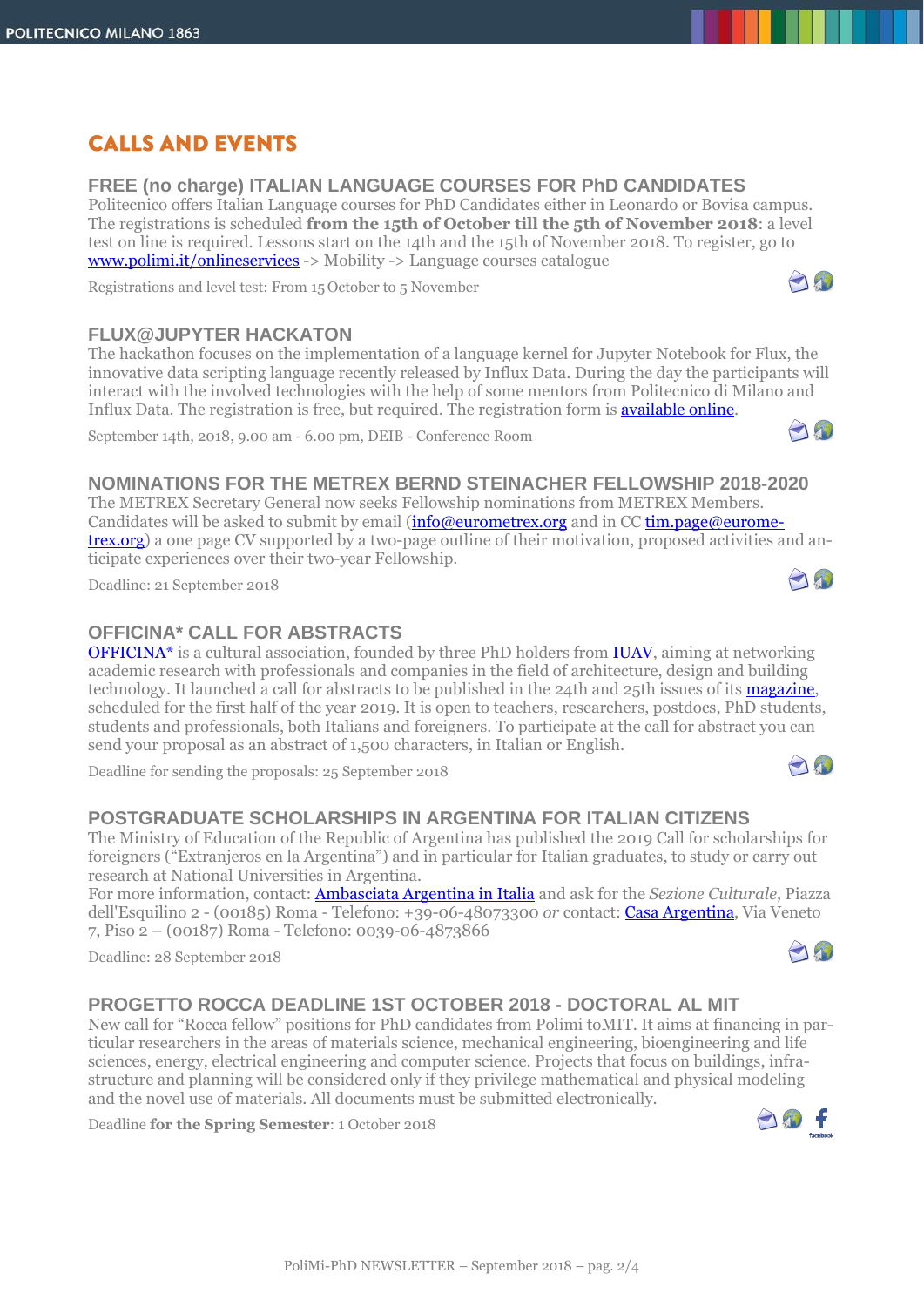## **SEMINARS AND WORKSHOPS**

#### **AMBER MEETS IRIS**

*(The importance of remote sensing from Sentinel missions for monitoring and managing our river systems)*

#### **Prof. Kirstie Fryirs**

[Kirstie Fryirs](https://researchers.mq.edu.au/en/persons/kirstie-fryirs) is professor of fluvial geomorphology at the [Macquarie University](https://www.mq.edu.au/) (Sydney, Australia) and will give her KEYNOTE TALK titled: *Do we still need a human? Geomorphic analysis and interpretation of river systems in an age of emerging technology and big data* to start this workshop, whose scope is to discuss recent advances in river management and monitoring strategies: AMBER means *Adaptive Management of Barriers in European Rivers* (a H2020 project) IRIS means *Italian Research and development Initiative for Spaceborne river monitoring* a research project funded by the Italian Environmental Agency (ISPRA) under the umbrella of the ASI-ISPRA initiative "Habitat Mapping".

September 24th, 2018 - 10.00 am - 5.30 pm; Campus Leonardo, Building 5, Castigliano Room

# **STARTING COURSES - DOCTORAL PROGRAMMES**

## PHD in ARCHITECTURE, BUILT ENVIRONMENT and CONSTRUCTION ENGI-**NEERING**

#### **DIGITAL MAPPING AND SPATIAL DATA ANALYSIS**

#### **Prof. Marco Scaioni**

Maps are tools to collect, organize, analyze and compare data sets. The analysis of natural, environmental, social, historical, economic, energetic, landscape and architectural issues may be empowered with geographically referenced data and their mapping. The course would provide background information and tools for handling digital maps and offer an overview of the potential of spatial data analyses, in relevant application domains. The course is organized in a series of Lectures and Lab activities (where students will be involved in the development of a case study on the basis of their research topic, or proposed by the teaching staff) and an open seminar where developed cases will be presented and discussed.

From 11/09/2018 to the end of october 2018

## **PHD in ENVIRONMENTAL AND INFRASTRUCTURE ENGINEERING**

#### **MODELLING EXTREMES AND DEPENDENCE IN MULTIVARIATE PROBLEMS**

#### **Prof. Carlo De Michele**

Topics: Univariate extreme value theory; Multivariate extreme value theory; Copulas; Dependence; Hazard, risk and design in multivariate problems.

24/09/2018 (full week, until 24/09/2018)



And

10